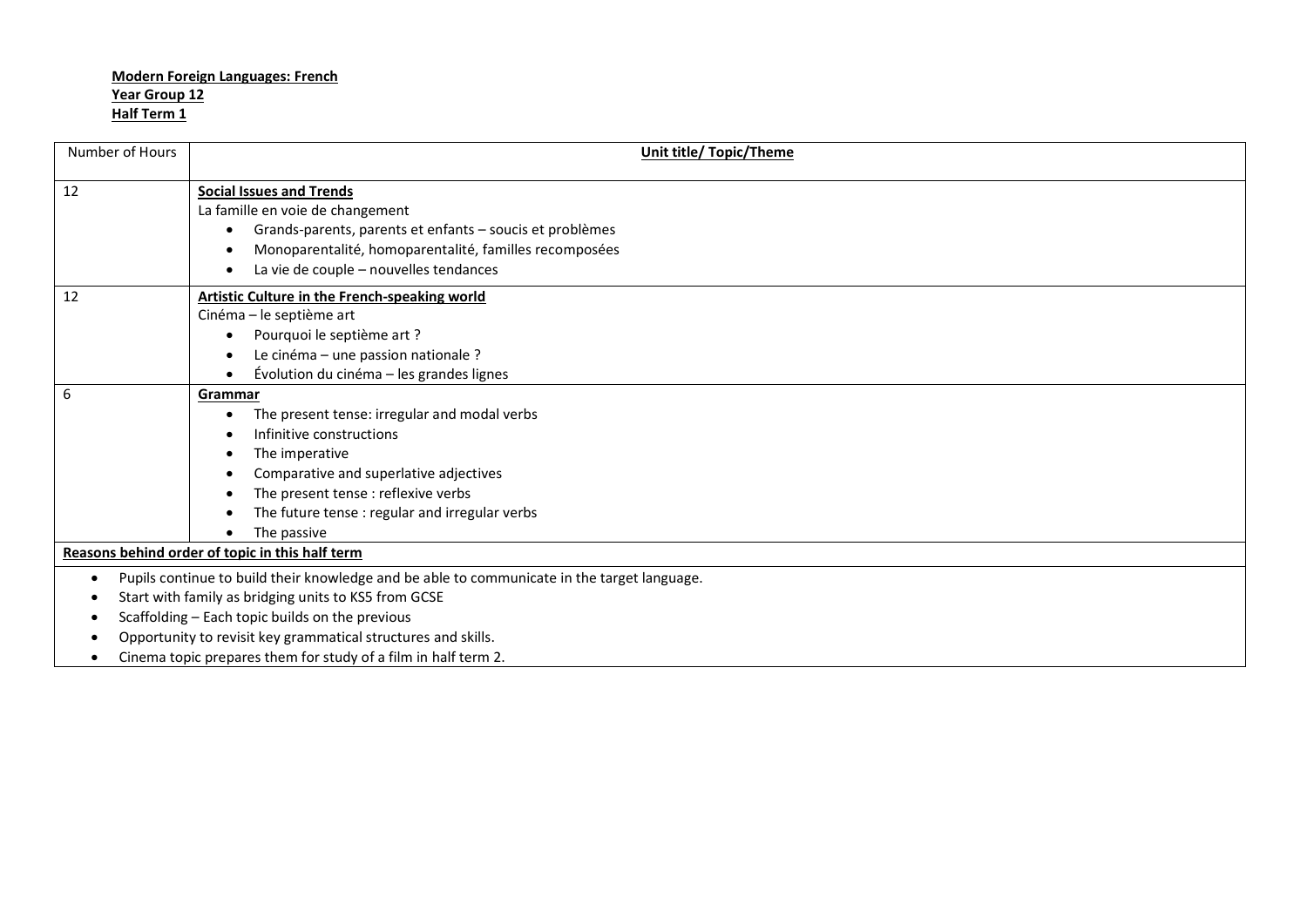| Number of Hours                                                                                          | <b>Unit title/ Topic/Theme</b>                                                                |  |
|----------------------------------------------------------------------------------------------------------|-----------------------------------------------------------------------------------------------|--|
| 12                                                                                                       | Chosen film- 'La Haine.                                                                       |  |
|                                                                                                          | Plot<br>$\bullet$                                                                             |  |
|                                                                                                          | Themes                                                                                        |  |
|                                                                                                          | Characters / Characterisation<br>$\bullet$                                                    |  |
|                                                                                                          | Style & stylistic features                                                                    |  |
|                                                                                                          | Imagery                                                                                       |  |
|                                                                                                          | Form and technique of presentation                                                            |  |
| 12                                                                                                       | <b>Social Issues and Trends</b>                                                               |  |
|                                                                                                          | Le rôle du bénévolat                                                                          |  |
|                                                                                                          | Qui sont et que font les bénévoles ?<br>$\bullet$                                             |  |
|                                                                                                          | Le bénévolat - quelle valeur pour ceux qui sont aidés ?<br>$\bullet$                          |  |
|                                                                                                          | Le bénévolat - quelle valeur pour ceux qui aident ?<br>$\bullet$                              |  |
| $6\phantom{1}6$                                                                                          | Grammar                                                                                       |  |
|                                                                                                          | Prepositions<br>$\bullet$                                                                     |  |
|                                                                                                          | Past tenses                                                                                   |  |
|                                                                                                          | <b>Future tenses</b><br>٠                                                                     |  |
|                                                                                                          | Adverb                                                                                        |  |
|                                                                                                          | Forming questions                                                                             |  |
|                                                                                                          | Demonstrative adjectives and pronouns                                                         |  |
|                                                                                                          | Direct and Indirect speech                                                                    |  |
|                                                                                                          | Subjunctive<br>$\bullet$                                                                      |  |
|                                                                                                          | Reasons behind order of topic in this half term                                               |  |
| Pupils continue to build their knowledge and be able to communicate in the target language.<br>$\bullet$ |                                                                                               |  |
| $\bullet$                                                                                                | Film allows to teach analysis and prepare for studying the book at Y13                        |  |
|                                                                                                          | Volunteering uses key vocab and structures learned in Family from half term 1.                |  |
|                                                                                                          | Volunteering covers the idea of selflessness which links to Christmas being a time of giving. |  |
|                                                                                                          | Scaffolding - Each topic builds on the previous                                               |  |
| $\bullet$                                                                                                | Opportunity to revisit key grammatical structures and skills.                                 |  |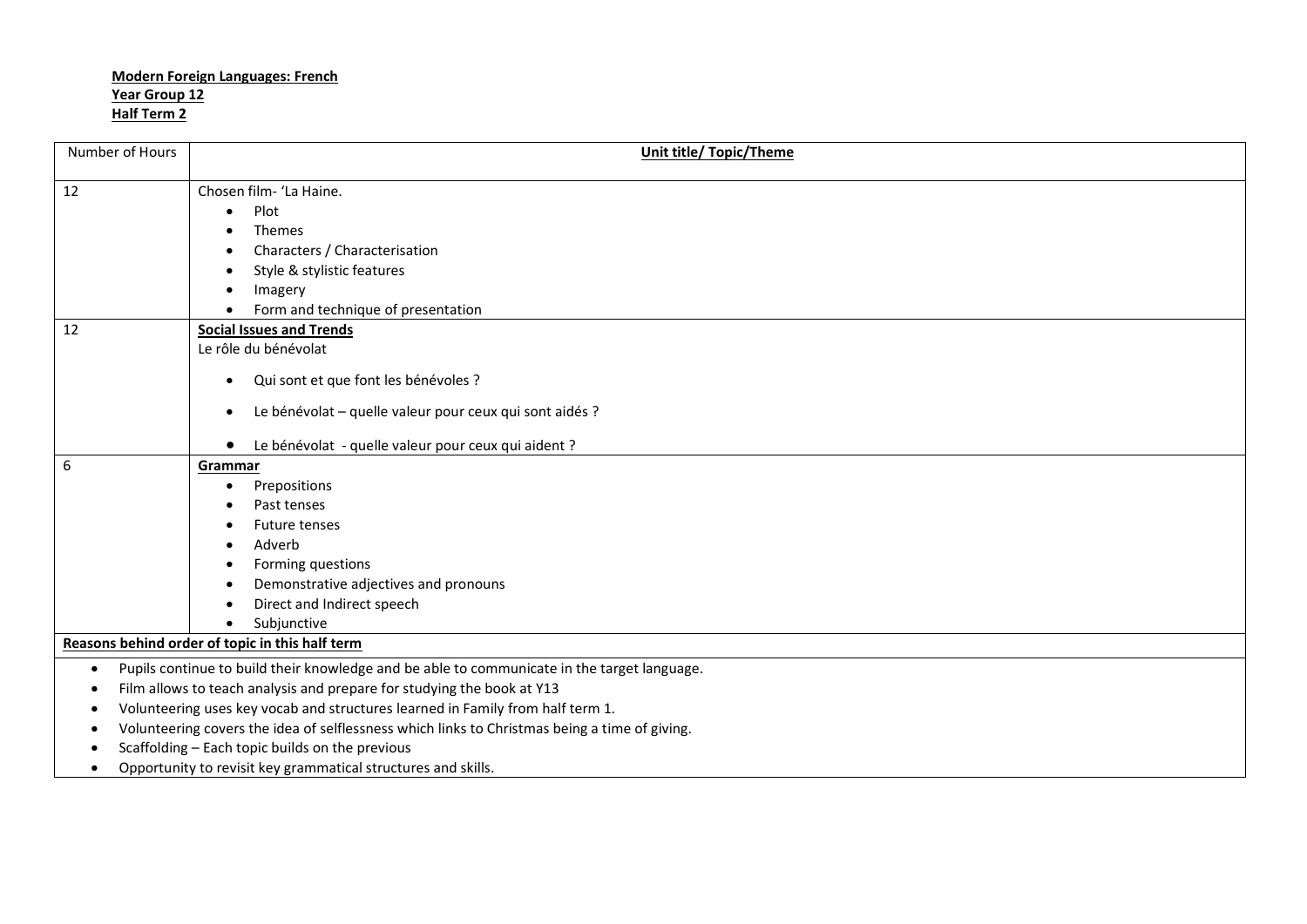| Number of Hours                                                        | <b>Unit title/ Topic/Theme</b>                                                              |  |
|------------------------------------------------------------------------|---------------------------------------------------------------------------------------------|--|
|                                                                        |                                                                                             |  |
| 12                                                                     | Chosen film- 'La Haine.                                                                     |  |
|                                                                        | Plot<br>$\bullet$                                                                           |  |
|                                                                        | <b>Themes</b>                                                                               |  |
|                                                                        | Characters / Characterisation                                                               |  |
|                                                                        | Style & stylistic features                                                                  |  |
|                                                                        | Imagery                                                                                     |  |
|                                                                        | Form and technique of presentation                                                          |  |
| 12                                                                     | <b>Social Issues and Trends</b>                                                             |  |
|                                                                        | La 'cyber-société'                                                                          |  |
|                                                                        | Qui sont les cybernautes?                                                                   |  |
|                                                                        | Comment la technologie facilite la vie quotidienne?                                         |  |
|                                                                        | Quels dangers la 'cyber-société' pose-t-elle?                                               |  |
| 6                                                                      | Grammar                                                                                     |  |
|                                                                        | Direct and indirect object pronouns<br>$\bullet$                                            |  |
|                                                                        | Pluperfect tense                                                                            |  |
|                                                                        | <b>Negatives</b>                                                                            |  |
|                                                                        | Faire + infinitive                                                                          |  |
|                                                                        | Prepositions                                                                                |  |
|                                                                        | Perfect tense agreements                                                                    |  |
|                                                                        | Conditional and conditional perfect                                                         |  |
|                                                                        | Reasons behind order of topic in this half term                                             |  |
| $\bullet$                                                              | Pupils continue to build their knowledge and be able to communicate in the target language. |  |
| Film allows to teach analysis and prepare for studying the book at Y13 |                                                                                             |  |
|                                                                        | Scaffolding - Each topic builds on the previous                                             |  |
|                                                                        | Opportunity to revisit key grammatical structures and skills.                               |  |
|                                                                        | Cyberspace topic used as a bridging unit to KS5 from GCSE                                   |  |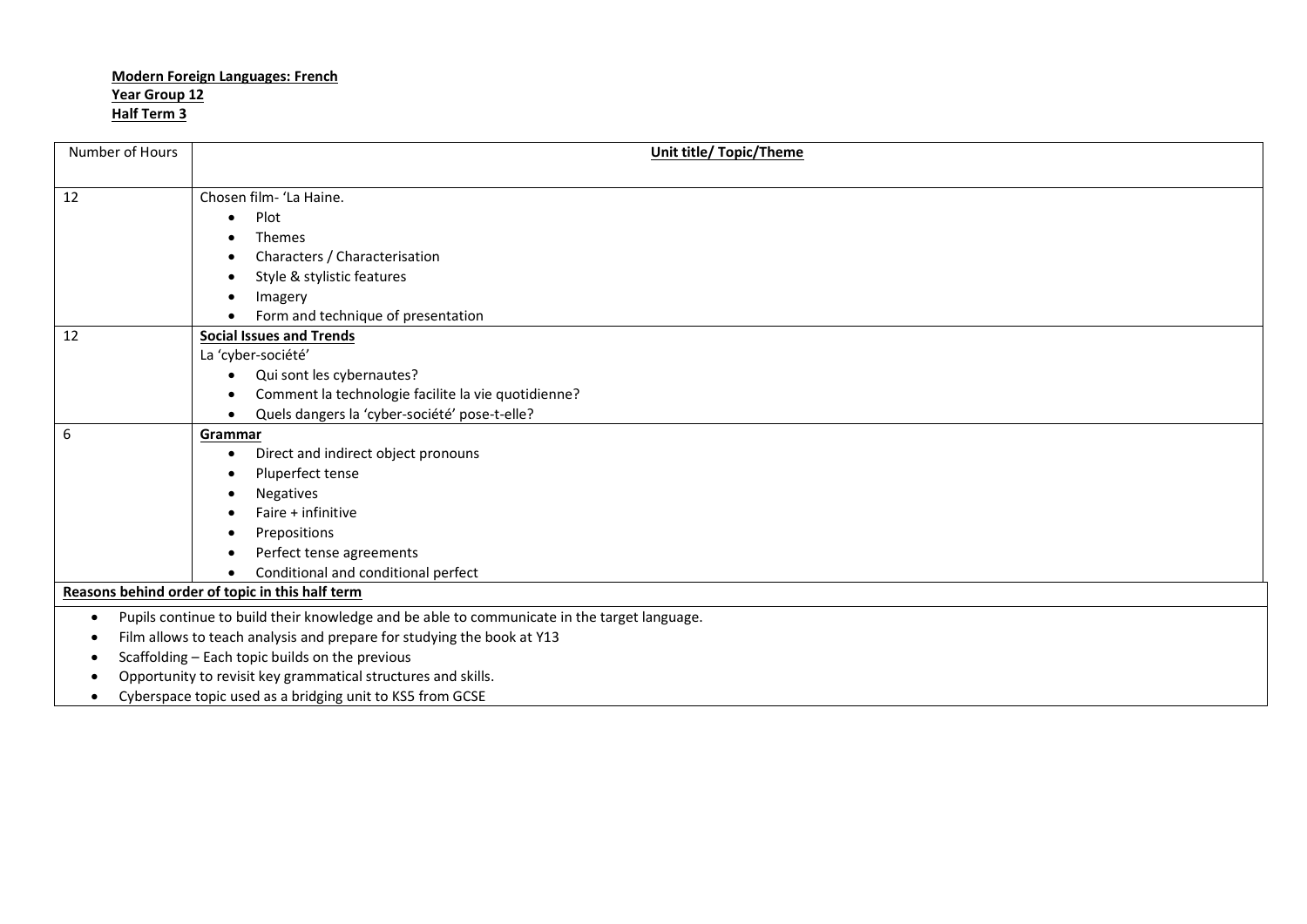| Number of Hours | Unit title/ Topic/Theme                                                                                             |  |
|-----------------|---------------------------------------------------------------------------------------------------------------------|--|
|                 |                                                                                                                     |  |
| 12              | Artistic Culture in the French-speaking world                                                                       |  |
|                 | La musique francophone contemporaine                                                                                |  |
|                 | La diversité de la musique francophone contemporaine                                                                |  |
|                 | Qui écoute et apprécie cette musique?                                                                               |  |
|                 | Comment sauvegarder cette musique?                                                                                  |  |
| 12              | Artistic Culture in the French-speaking world                                                                       |  |
|                 | Une culture fière de son patrimoine culturel                                                                        |  |
|                 | Le patrimoine sur le plan national, régional et local                                                               |  |
|                 | Comment le patrimoine reflète la culture                                                                            |  |
|                 | Le patrimoine et le tourisme                                                                                        |  |
| 6               | Grammar                                                                                                             |  |
|                 | Pronouns                                                                                                            |  |
|                 | Reflective verbs                                                                                                    |  |
|                 | Reasons behind order of topic in this half term                                                                     |  |
| ٠               | Pupils continue to build their knowledge and be able to communicate in the target language.                         |  |
|                 | Music topic used as a bridging unit to KS5 from GCSE                                                                |  |
|                 | Students are able to increase their knowledge of the French speaking world which develops their cultural awareness. |  |
|                 | Scaffolding - Each topic builds on the previous                                                                     |  |
|                 | Opportunity to revisit key grammatical structures and skills.                                                       |  |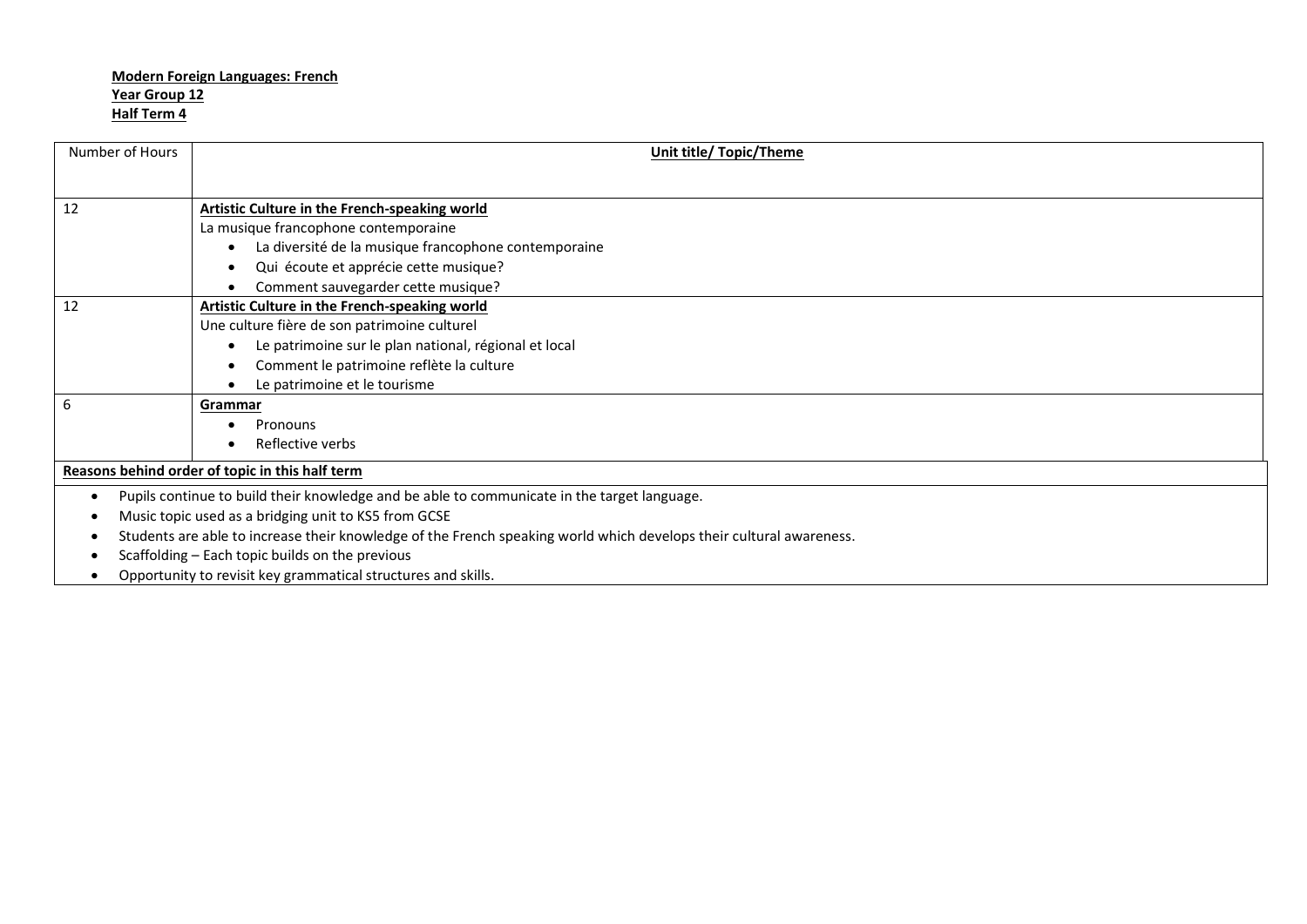#### **Year Group 12 Half Term 5**

| Number of Hours                                               | <b>Unit title/ Topic/Theme</b>                                                                                                                                         |  |  |
|---------------------------------------------------------------|------------------------------------------------------------------------------------------------------------------------------------------------------------------------|--|--|
|                                                               |                                                                                                                                                                        |  |  |
| 8                                                             | Begin to prepare Independent Research project for the speaking exam                                                                                                    |  |  |
|                                                               | Induction of research skills and independent exploration of general topic. Pupils to complete initial research notes and identify specific areas of interest.          |  |  |
| 8                                                             | Revision of year 1                                                                                                                                                     |  |  |
|                                                               | Practice of exam-specific skills and assessment tasks in speaking, essay writing, listening, reading, summary writing and translation into and from target<br>language |  |  |
|                                                               |                                                                                                                                                                        |  |  |
| 8                                                             | <b>Grammar</b>                                                                                                                                                         |  |  |
|                                                               | Revision of grammar<br>٠                                                                                                                                               |  |  |
|                                                               | Grammar in context: Translation Practice-French to English                                                                                                             |  |  |
|                                                               | Grammar in context: Translation Practice- English to French                                                                                                            |  |  |
|                                                               | Reasons behind order of topic in this half term                                                                                                                        |  |  |
|                                                               | Pupils continue to build their knowledge and be able to communicate in the target language.                                                                            |  |  |
|                                                               | Scaffolding - Each topic builds on the previous                                                                                                                        |  |  |
| Opportunity to revisit key grammatical structures and skills. |                                                                                                                                                                        |  |  |
|                                                               | Pupils have a greater understanding of the Francophone world after studying the previous topics and can therefore select their area of interest for the IRP.           |  |  |
|                                                               | Starting the IRP now gives students longer to research, plan and prepare for their speaking assessment.                                                                |  |  |